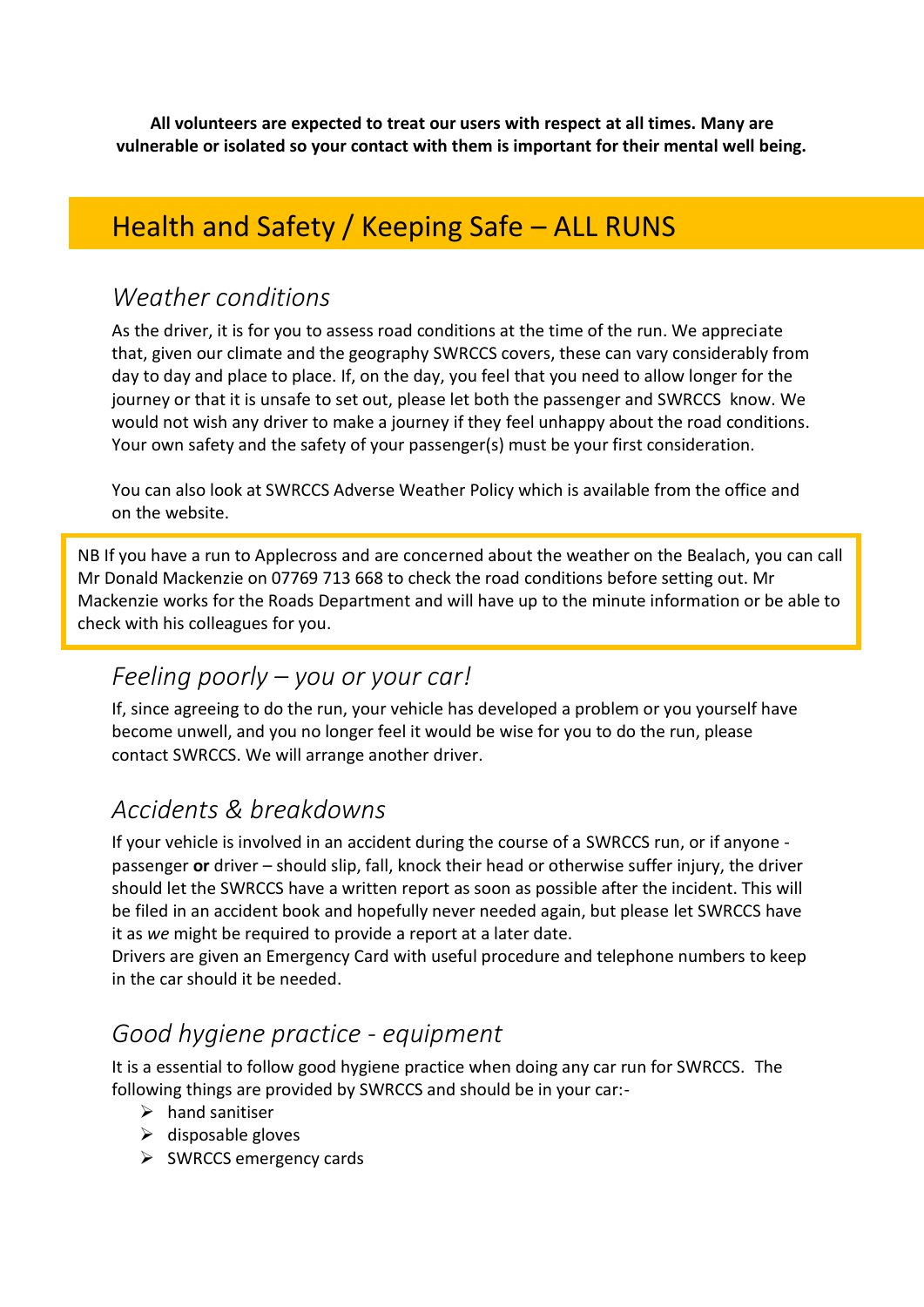- $\triangleright$  face masks (community made, surgical masks and FFP2 standard masks for passenger runs)
- $\triangleright$  car stickers please display in you car to show you drive for SWRCCS
- ➢ Aerosol foggers

These are available from the following local pick up points:-

- $\circ$  Lochcarron Anthea Zell (01520 722951)
- $\circ$  Shieldaig Peter Fenton (01520 755737)
- o Applecross Caty Maclennan (01520 744447)
- $\circ$  Torridon Kevin and Anne Wood (01445 791285)

If you phone in advance, the above materials can be left hanging on the door or in a mutually agreed place.

It is also advisable to have:-

 $\triangleright$  mobile phone (not to use while driving though!)

### *Good hygiene practice - actions*

- $\triangleright$  If you feel unwell please cancel the journey so as not to expose our users (who are often vulnerable) to infection.
- $\triangleright$  Use sanitiser to clean hands before picking anything up including plastic bags etc **NOTE: DO NOT LEAVE SANITISER IN THE CAR DURING WARM WEATHER**
- $\triangleright$  Clean the car after use, particularly contact points such as steering wheel, door handle, seat belts. A fogger is available in Lochcarron for use if making regular journeys. Aerosol foggers are available for other areas.
- $\triangleright$  Act as if you may have an infection or a virus or have been exposed to one as a precaution.
- $\triangleright$  If using gloves dispose of them safely after each use. You may want to keep a bag or plastic crate in the car to put them in after use so that they do not touch any other area in the car.
- $\triangleright$  It is advisable to wear face masks during your delivery run. The community made face masks do not offer complete protection from Covid 19 to you or to people you come into contact with but they may reduce the risk. Please:
	- o wash the community made face masks after use,
	- o make sure they are tight but not uncomfortable,
	- o do not share them with anyone else.

There is also some guidance at

<https://www.facebook.com/bbcnews/videos/626223184646729>

Access latest information and advice on [www.nhsinform.scot](http://www.nhsinform.scot/)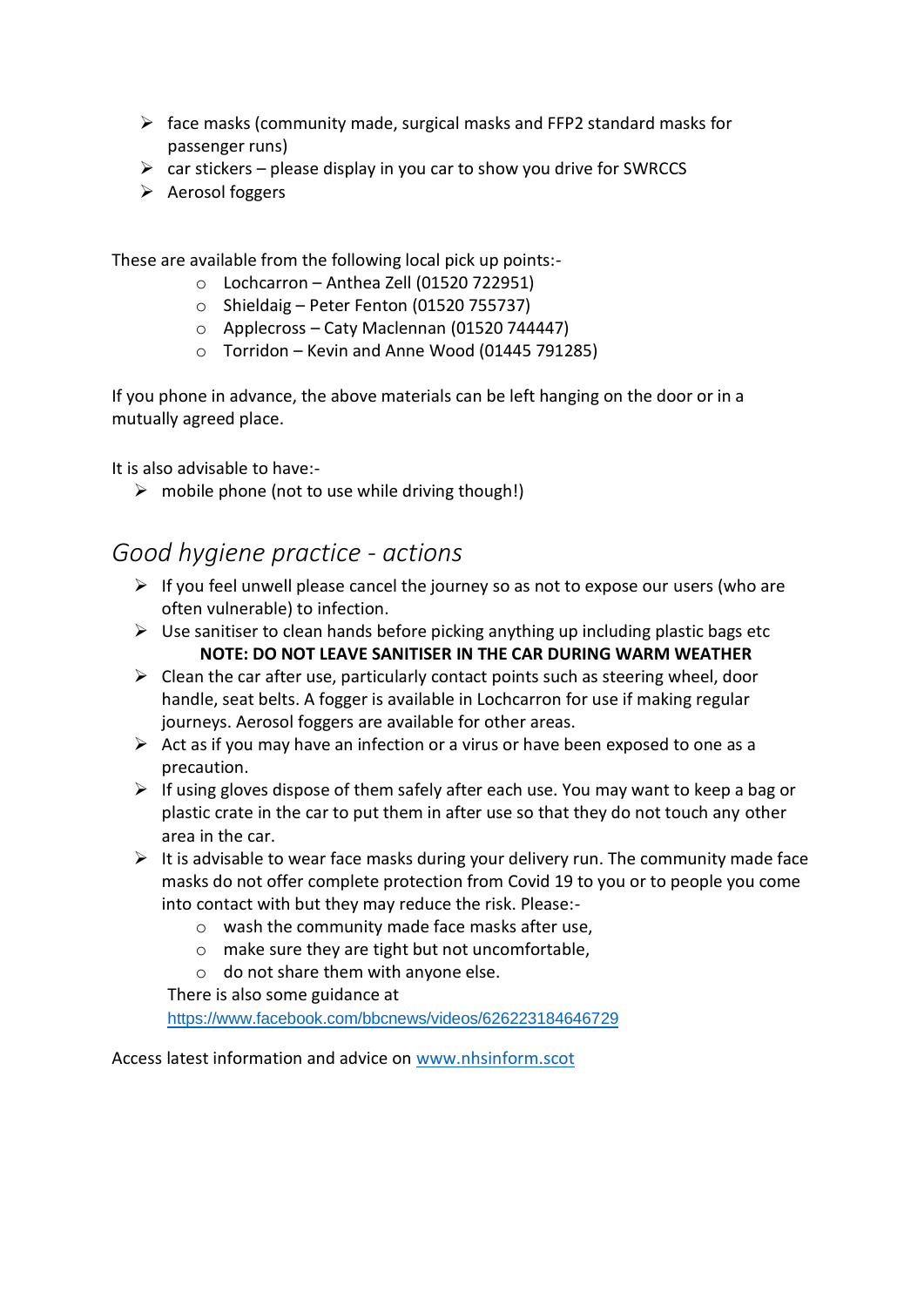# SWRCCS Protocols for Delivery Runs

# *General Guidance for All Deliveries*

#### **Please pick up any equipment needed for good hygiene practice from your local pick up point**

- If possible take a plastic crate to put things in from the delivery point. This can then be sanitised and cleaned before and after the delivery run and should only be touched by the driver. Keep it in the footwell or boot of the car. If the crate gets touched by a recipient try and sanitise that area and then sanitise your hands before touching any area in the car (car keys, door handles etc).
- Please ensure you are at least 2m away from anyone you are taking delivery from or giving a delivery to.
- $\bigcirc$  Please make it clear to any recipient of a delivery to take precautions when handling and opening any received goods to minimise cross infection. If possible:
	- o remove outer packaging straight away and put in the bin,
	- o leave packages in sunlight for 24 hours (72 hours for plastic packaging),
	- $\circ$  do not put packages on surfaces used for other things such as kitchen tables
	- o wash hands after taking the delivery
- **B** If using the plastic gloves please take them off and put them in the footwell of the car after each delivery using a different pair of gloves for each delivery OR regularly sanitise hands before and after each delivery. It is best to dispose of gloves straight into a bag or crate so that there is no contact with other parts of the car eg. door handles, steering wheel etc.
- There is NO CHARGE for delivery runs

# *Delivery of prescription medicines*

- $\bigcirc$  Patients needing prescription medicines to be delivered to their homes must phone the surgery to tell them that they would like SWRCCS to deliver them.
- $\epsilon \rightarrow 0$  The driver will pick up the prescription medicines from the surgery and deliver them to the patients' homes. Please phone the surgery before you set off just to check that there is a delivery to make.
- $\bigoplus$  Drivers must double check with the householder that the prescription medicines being delivered are for the right person by checking against the name and the address on the label.
- Drivers will knock on the door and put the prescription medicines in a safe place outside the door (eg hanging on the door handle / on a small box). They should then step back to a distance of at least 2m and wait until they have seen someone open the door and pick up the medicines.

#### **NO MEDICINES SHOULD BE LEFT AT A DOOR WITHOUT BEING SEEN TO BE TAKEN IN. IF NO-ONE IS IN OR ACCEPTS MEDICINES THEY NEED TO BE RETURNED TO THE MEDICAL PRACTICE**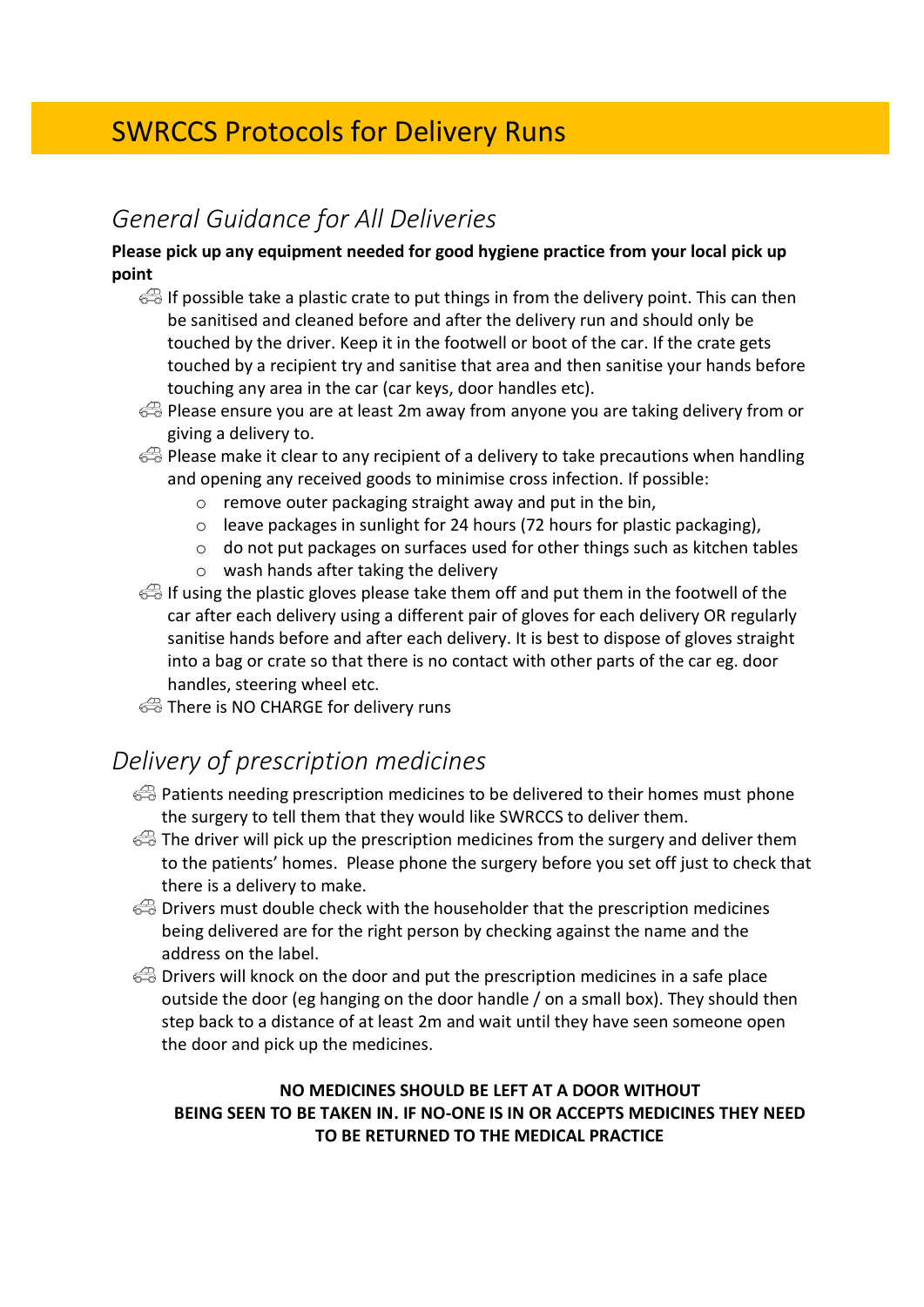#### $\textcircled{f}$  Timetable for delivery of medicines

- o From Lochcarron Medical Practice (01520722215) (pick up from 14:00)
	- Lochcarron Area every day Monday to Thursday
	- Kishorn Friday
- o from Torridon Medical Practice (01445791223) (pick up 10:00):
	- Torridon, Inveralligin, Alligin and Diabaig Tuesday
		- Shieldaig Wednesday
		- Kinlochewe Friday
- o From Applecross Medical Practice (01520744252) (pick up after 11:00)
	- Applecross and surrounding area Fridays

# *Pick Up / Delivery of Covid Tests*

- Drivers will get a contact number and address for the test pick up. Please phone just before arrival so that the person can hang the test on the door. The NHS advice given to the person is that they should not see the driver.
- No payments will be taken for Covid test deliveries but expenses should be claimed as normal by the volunteer driver.
- It is advised that drivers follow the General Guidance and delivery protocols above very strictly. The use of gloves is strongly advised. Place crate and bag outside the car, put on gloves and collect the completed test, place the test into the crate and ensure that gloves that have been in contact with anything that has been collected, are disposed of into a bag BEFORE touching or entering the car. Place crate into the car. A new pair of gloves should be used to take the test out of the car and deliver to post box or post office.
- Drivers will deliver the completed test to Lochcarron Post Office and either hand in or put into the post box.

# *Delivery of food*

- Food deliveries can be organised with local shops, and SWRCCS will only do them if other friends, families and neighbours are unable to do it. Many local shops are able to deliver.
- $\mathbb{R}$  No payments will be taken for food deliveries this needs to be arranged between the shop and the customer.
- $\iff$  Drivers will knock on the door and put the food delivery on the floor. They should then step back to a distance of at least 2m and wait until they have seen someone open the door and pick up the food delivery.
- Deliveries through Tesco Click and Collect to Torridon Community Centre can be delivered to the homes of people who are self isolating or are part of a vulnerable group.

## *Expenses*

 $\iff$  Expenses will be claimed using the expenses claim form provided. Please attach the claim form to an email if possible rather than posting. A flat rate of 45p per mile can be claimed.